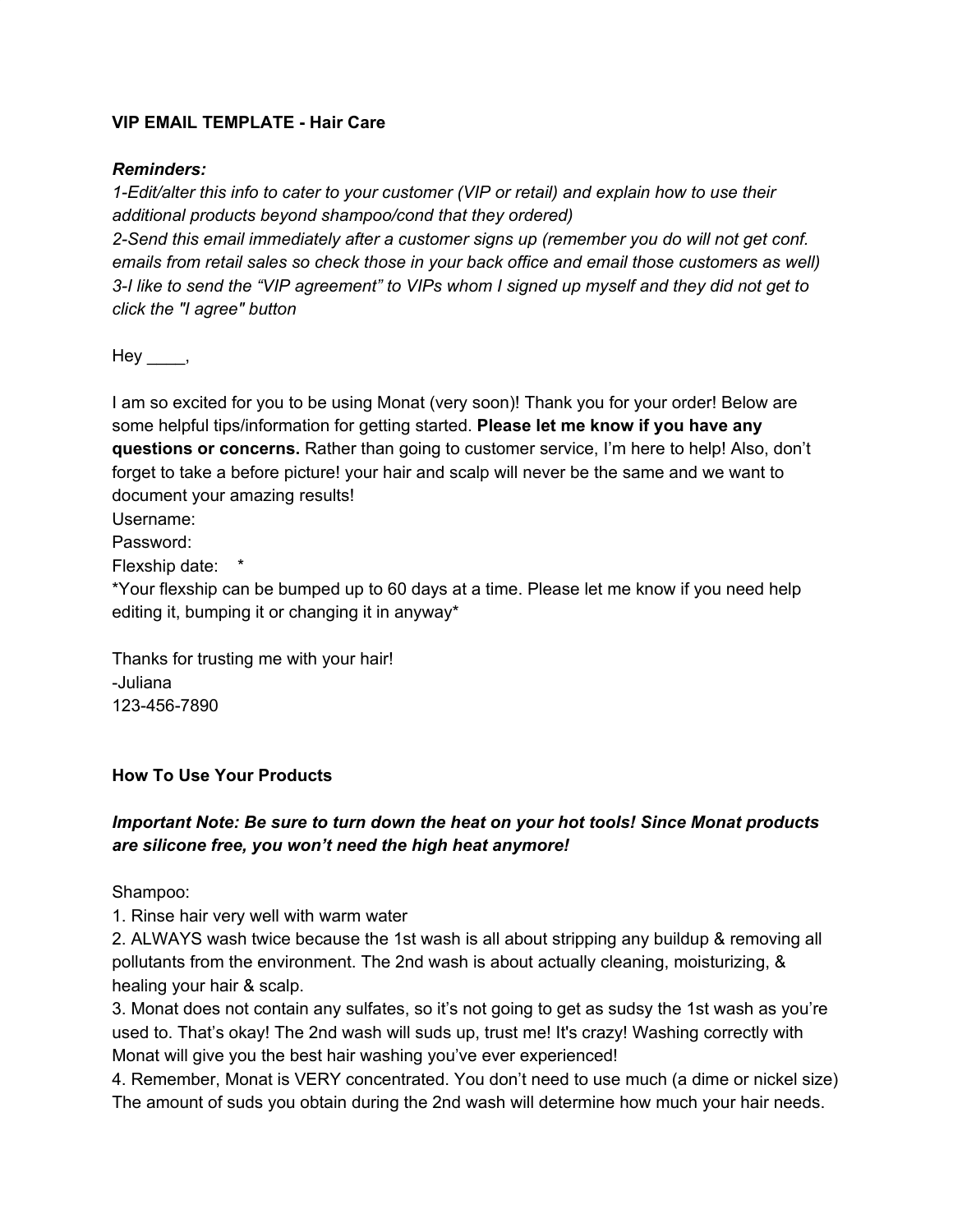Other Shampooing Tips:

\* Make sure your hair is very wet prior to shampooing.

\* Use a dime or nickel-sized drop depending on hair length. If you have shoulder length or fine hair, use a dime-size drop. Longer or thicker, use a nickel to possibly quarter size.

\* Emulsify the shampoo in your hands by rubbing the shampoo between your hands then massage from scalp & down to ends.

\* Let sit for 2-3 minutes. Because of the natural oils, the longer the better for optimal results.

\* Rinse very well with warm water then wash a 2nd time using the same amount of shampoo,

following the same instructions as above. Again let it sit for 2-3 minutes minimum.

\* Rinse very well with warm water.

'Rinse Out' Conditioner:

1. Use a dime or nickel-sized drop depending on hair length. If you have shoulder length or fine hair, use a dime size drop. Longer or thicker, use a quarter.

2. Remember this conditioner is like no other. It will NOT weigh your hair down.

3. Massage into your hair focusing on your mid-shaft down. There is no need to condition your scalp unless it is very dry.

4. Rinse well. Style using Monat Styling products for best results.

\*And don't forget for every VIP you refer to me you'll get \$20 off your next flexship order!\*

#### **Customer Agreement Terms & Conditions**

\_\_\_\_\_\_\_\_\_\_\_\_\_\_\_\_\_\_\_\_\_\_\_\_\_\_\_\_

**PAYMENT AUTHORIZATION:** I authorize Monat Global to withdraw payment for my VIP Customer order(s) from my credit card identified in this Agreement. MONAT Global is authorized to withdraw payment equal only to the amount of the products, applicable sales tax, and shipping and handling of products that I order, or the VIP Customer orders I have selected. I have the right to have the amount of any erroneous withdrawal deposited into my account as soon as reasonably possible and upon proper notification to Monat Global. I shall hold MONAT Global harmless for all special or consequential damages, whether direct or indirect, resulting from any wrongful debit to my account.

**VIP CUSTOMER COMMITMENT:** To qualify for 15% off retail pricing and free shipping on orders of \$84 USD/\$110 CAD, you commit to placing two or more Flexship orders of \$84 USD/\$110CAD following your enrollment order. You schedule your first Flexship during enrollment. By default your next order will ship approximately 30 days later, however this order can be pushed out up to 60 days at a time. You are not required to receive an order before you push it out. In the VIP Lounge, you can push your order out up to 60 days from "today" whenever you like. This is true of your second Flexship (third order) and subsequent recurring orders as well. Your orders process on the day(s) you designate, at the same great VIP price. You can customize and schedule your shipments online at any time or by contacting Market Partner and Customer Care.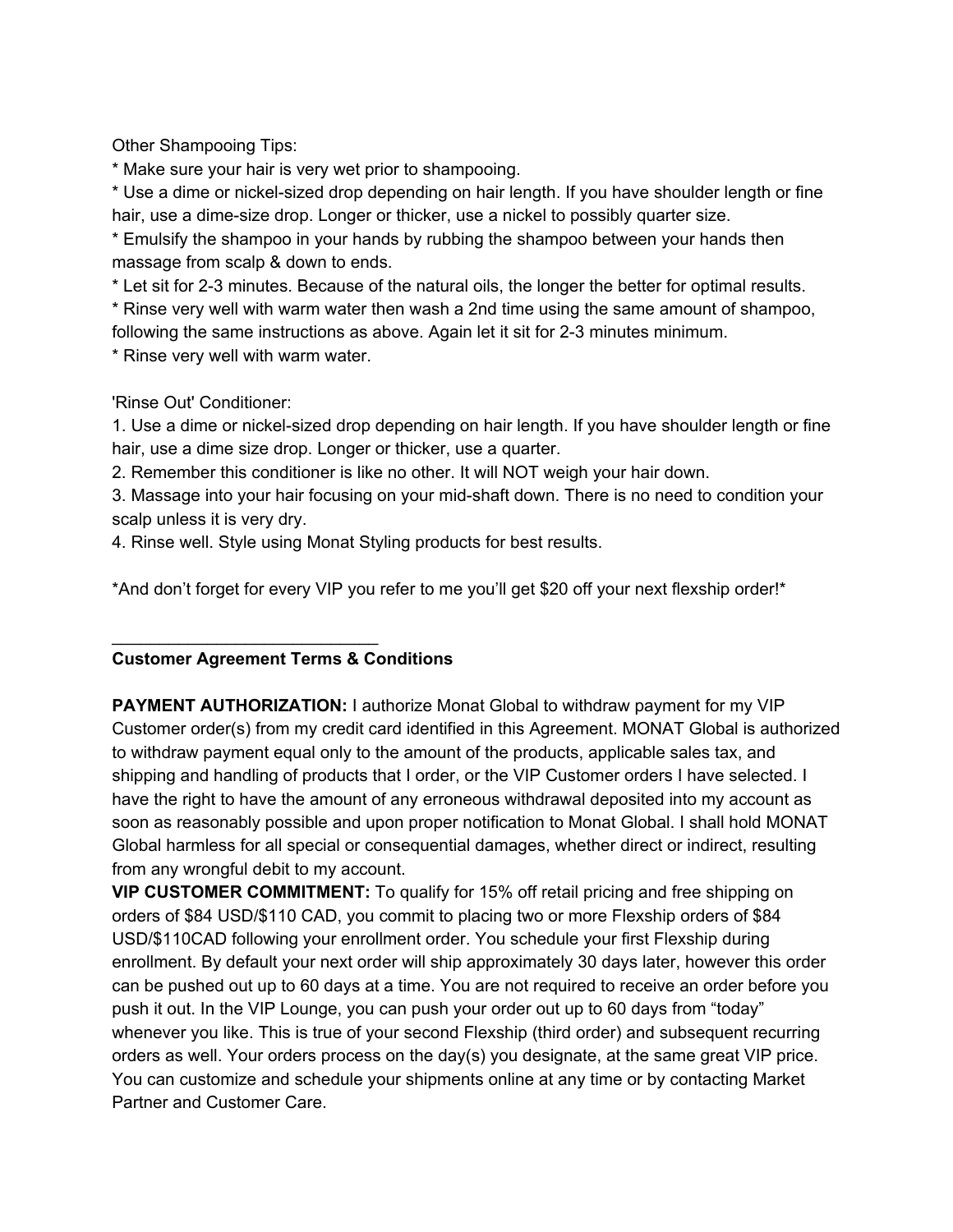**CHANGES:** You can change your VIP Customer order selections, method of payment, or the authorized amount at any time. You can edit your order online from the VIP Customer Back Office, or contact the Market Partner & Customer Care Team at 1-844-MYMONAT. Seven days prior to the process date for your next Flexship, you will receive an emailreminder for the order, and that you can update it. MONAT Global reserves the right to change its prices associated with its products without notice.

**CANCELLATION:** As a VIP Customer, you have the option of cancelling your account in the following circumstances:

- Within 30-days of receiving your first order, provided you return the products received in the initial order. You must contact the Market Partner & Customer Care team before the second order has shipped.
- Once you have completed three or more qualified\* Flexship orders. A qualified Flexship order is \$84 USD/\$110 CAD or more.
- When upgrading to Market Partner it is necessary to contact Market Partner and Customer Care to upgrade and apply the \$19.99 USD/\$24.95 CAD VIP enrollment fee toward the Market Partner starter kit and cancel further VIPFlexship orders.
- If the VIP cancels their participation in the VIP Customer Program prior to receiving three such shipments, the 15% discount and free shipping previously given to the VIP may be recaptured through an automatic and pre-authorized charge to the VIP's credit card. The VIP membership fee in non-refundable.

**RETURNS:** MONAT Global offers VIP Customers a 100% money-back, satisfaction guarantee (less shipping and handling charges) on all of its products for a period of 30-days after their receipt. After this 30-day period, MONAT will refund 90% of the product purchase price; product must be in resalable condition.

**SHIPPING AND HANDLING CHARGES AND SALES TAXES:** All orders of \$84 USD/\$110 CAD or more ship free while enrolled with and active Flexship. Applicable shipping charges and sales taxes will be added to orders below this threshold as specified when you place your order through the Shopping Cart. All orders are assessed a handling fee as follows: Orders of \$60 USD/\$80 CAD or less—\$1.00 USD/\$1.50 CAD. Orders of \$60.01 USD/\$80.01 CAD or more—\$2.50 USD/\$3.00 CAD.

**TERM:** Your VIP Customer participation and payment authorization will remain in effect until you: (1) elect to alter or change any aspect thereof by submitting a new signed VIP Customer Agreement; (2) send, in writing, your cancellation to Monat Global at 3470 NW 82nd Avenue, Suite 910, Miami, Florida 33122, or by email or fax to monatsupport@monatglobal.com or (844) 696-6628(Notice must include your signature, printed name, address, andVIP Customer Number).

The MONAT Flexship program for VIPs entitles you to 15% off retail prices and free shipping on your order. As a VIP, you commit to three orders—or just two more counting today's. Your orders process on the days you designate at the same great discounted price. You can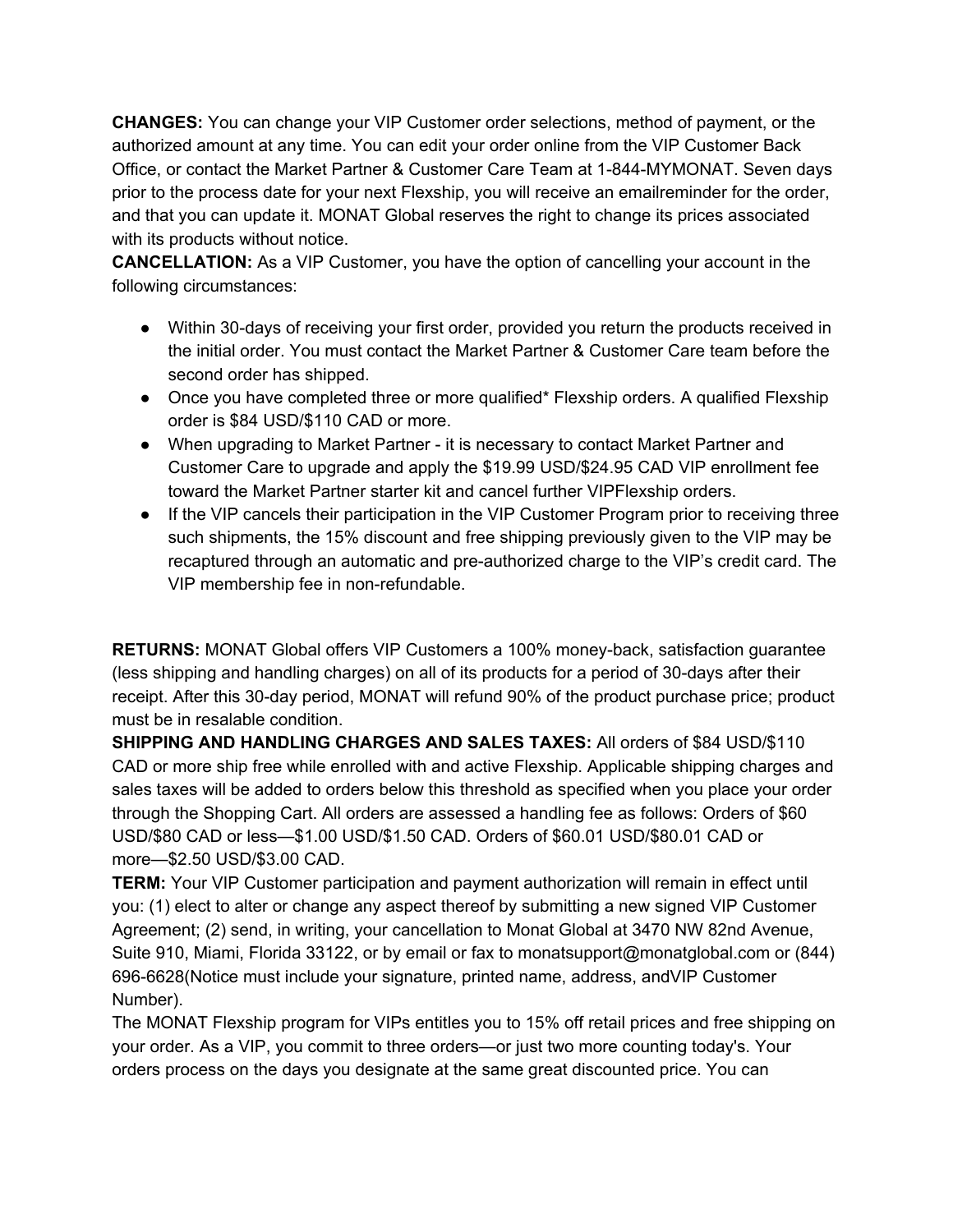customize and schedule your shipments at any time by contacting MONAT Customer Care. You can also "push" your two next Flexship orders up to 60 days each.

## **VIP EMAIL TEMPLATE - Skin Care**

### *Reminders:*

*1-Edit/alter this info to cater to your customer (VIP or retail) and explain how to use their additional products beyond face wash/moisturizer that they ordered) 2-Send this email immediately after a customer signs up (remember you do will not get conf. emails from retail sales so check those in your back office and email those customers as well)* 3-I like to send the "VIP agreement" to VIPs whom I signed up myself and they did not get to *click the "I agree" button*

 $Hey$ <sub>\_\_\_\_</sub>,

I am so excited for you to be using Monat (very soon)! Thank you for your order! Below are some helpful tips/information for getting started. **Please let me know if you have any questions or concerns.** Rather than going to customer service, I'm here to help! Also, don't forget to take a before picture! Your skin will never be the same and we want to document your amazing results!

Username:

Password:

Flexship date: \*

\*Your flexship can be bumped up to 60 days at a time. Please let me know if you need help editing it, bumping it or changing it in anyway\*

Thanks for trusting me with your hair! -Juliana 123-456-7890

# **How To Use Your Products**

# *Important Note: Be sure to turn down the heat on your hot tools! Since Monat products are silicone free, you won't need the high heat anymore!*

Face Wash:

- 1. Use daily, morning and night.
- 2. Apply a small amount to hands, add water, and rub together to form a foamy lather.
- 3. Gently cleanse face, neck and décolletage using circular motions.
- 4. Be sure to avoid your eyes.
- 5. Rinse off with warm water.
- 6. For best results, perform a double cleanse.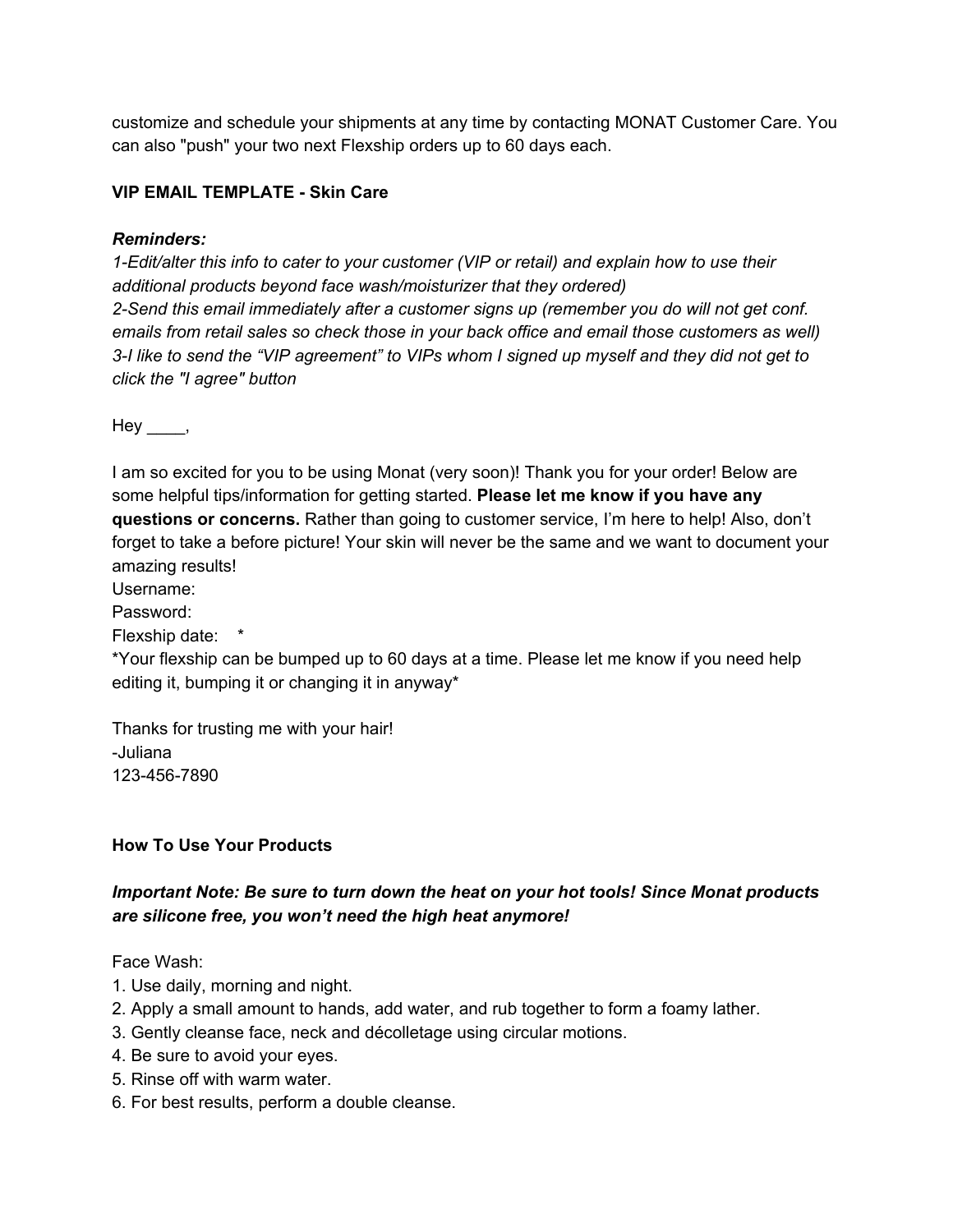7. Follow with your MONAT skincare routine.

Other Washing Tips:

\* The temperature of the water we use to cleanse our skin is just as important as using the right cleanser. Both hot and cold water can irritate the skin. We recommend rinsing with lukewarm to warm water.

\*Healthy skin tip: Apply sunscreen 15 minutes before heading outside.

### Moisturizer:

- 1. Use morning and night.
- 2. Remove a small amount from the jar with the spatula provided

3. Apply evenly with your fingertips and massage into your face, neck, and chest using an upward motion to re-energize your skin.

4. Allow product to absorb before applying SPF or foundation.

5. If you are using any other products such as serums, eye creams, or essences this product should come last.

\*And don't forget for every VIP you refer to me you'll get \$20 off your next flexship order!\*

## **Customer Agreement Terms & Conditions**

\_\_\_\_\_\_\_\_\_\_\_\_\_\_\_\_\_\_\_\_\_\_\_\_\_\_\_\_

**PAYMENT AUTHORIZATION:** I authorize Monat Global to withdraw payment for my VIP Customer order(s) from my credit card identified in this Agreement. MONAT Global is authorized to withdraw payment equal only to the amount of the products, applicable sales tax, and shipping and handling of products that I order, or the VIP Customer orders I have selected. I have the right to have the amount of any erroneous withdrawal deposited into my account as soon as reasonably possible and upon proper notification to Monat Global. I shall hold MONAT Global harmless for all special or consequential damages, whether direct or indirect, resulting from any wrongful debit to my account.

**VIP CUSTOMER COMMITMENT:** To qualify for 15% off retail pricing and free shipping on orders of \$84 USD/\$110 CAD, you commit to placing two or more Flexship orders of \$84 USD/\$110CAD following your enrollment order. You schedule your first Flexship during enrollment. By default your next order will ship approximately 30 days later, however this order can be pushed out up to 60 days at a time. You are not required to receive an order before you push it out. In the VIP Lounge, you can push your order out up to 60 days from "today" whenever you like. This is true of your second Flexship (third order) and subsequent recurring orders as well. Your orders process on the day(s) you designate, at the same great VIP price. You can customize and schedule your shipments online at any time or by contacting Market Partner and Customer Care.

**CHANGES:** You can change your VIP Customer order selections, method of payment, or the authorized amount at any time. You can edit your order online from the VIP Customer Back